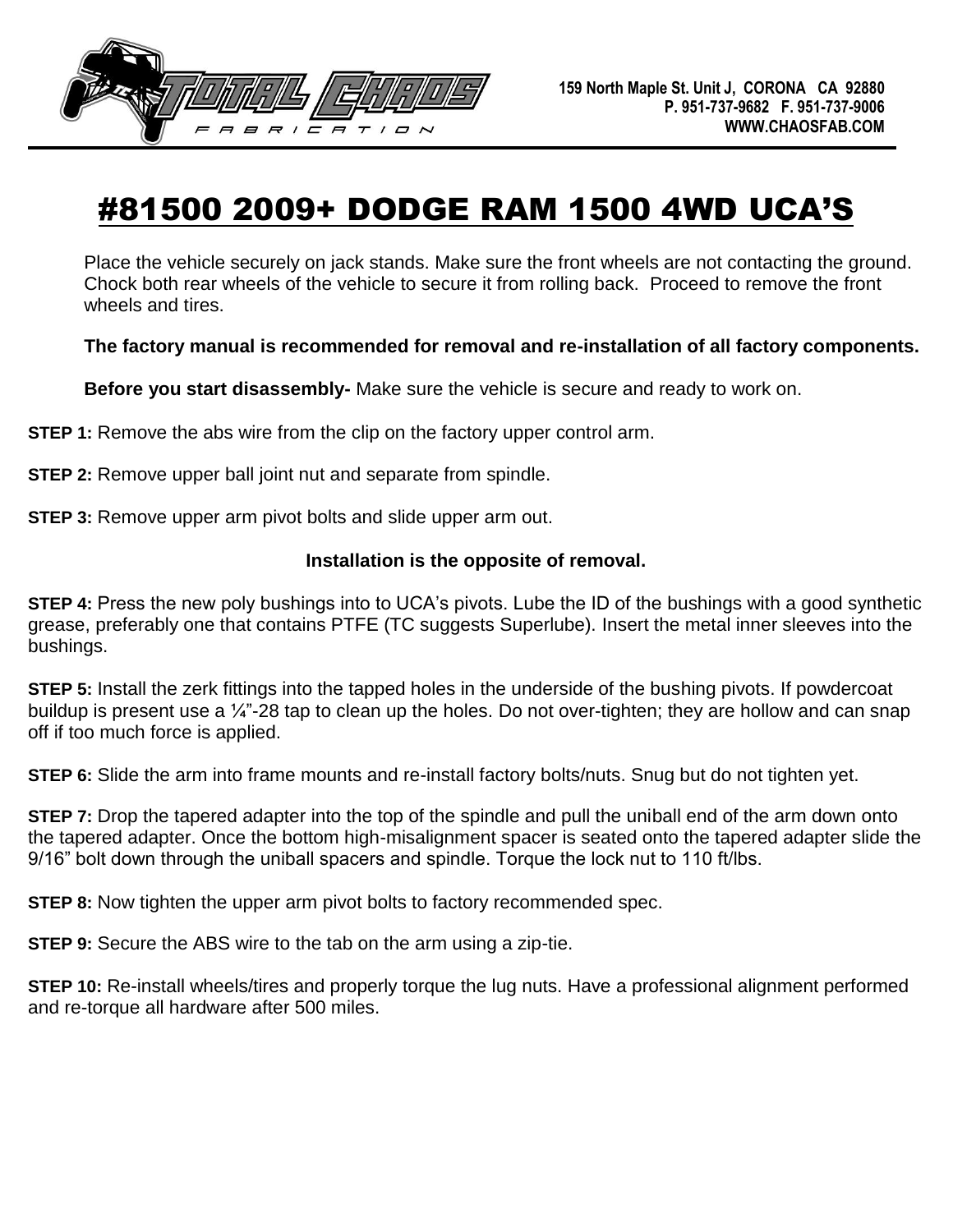

81500 UCA's Installed